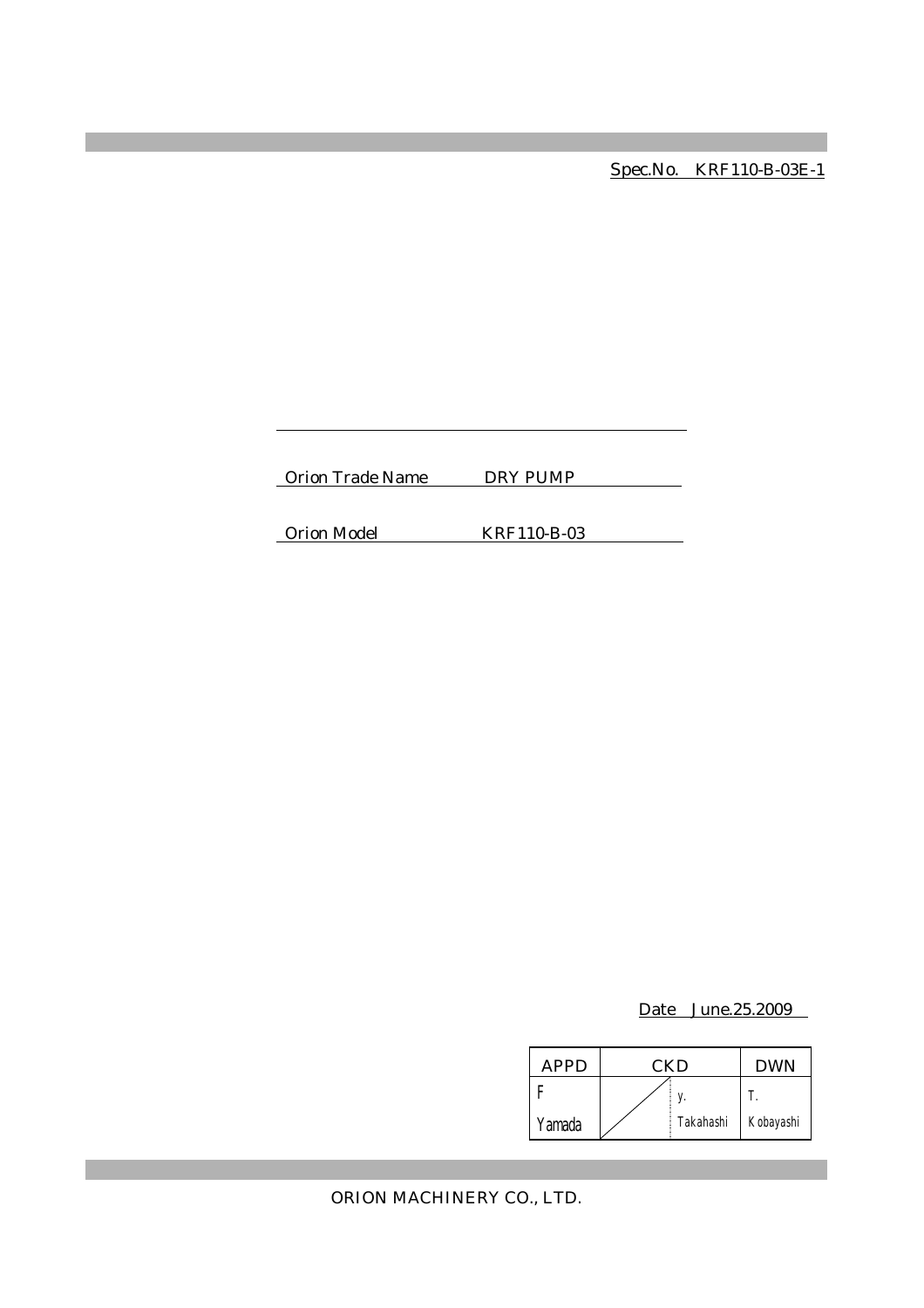# 1. Warranty

# 1-1.Warranty information

When the breakdown occurs by any chance in the guaranteed term because of our clear responsibility, I will repair by the following free of charge. (note)It limits it when using it in Japan.

It wishes actual expenses to be borne responsibility for the adjustment exclusion item. (The alternative part transportation fee and the serviceman movement cost, etc. are included. )

# 1-2. Warranty period

The product shall be warranted for a period of one year from the date of purchase, or for 3000 hours of operation, whichever comes first.

# 1-3. Items exempted from warranty

Consumable parts and periodic replacement parts.

Fault caused by careless handling or improper use and maintenance. (Operation not following the specifications and the instruction manual. Operation under abnormal environmental conditions.)

Fault caused by fire, flood, lightning stoke, abnormal voltage or unforeseen disasters.

Fault caused by repair or modification not performed by ORION or ORION authorized service contractors.

Change of appearance, such as damage or deterioration caused in general use.

 Secondary damages caused by the fault (Incidental damages such as loss, inconvenience, and commercial loss resulting from the failed product).

(Note) In case of a fault or an accident, contact the dealer with the model name and serial number.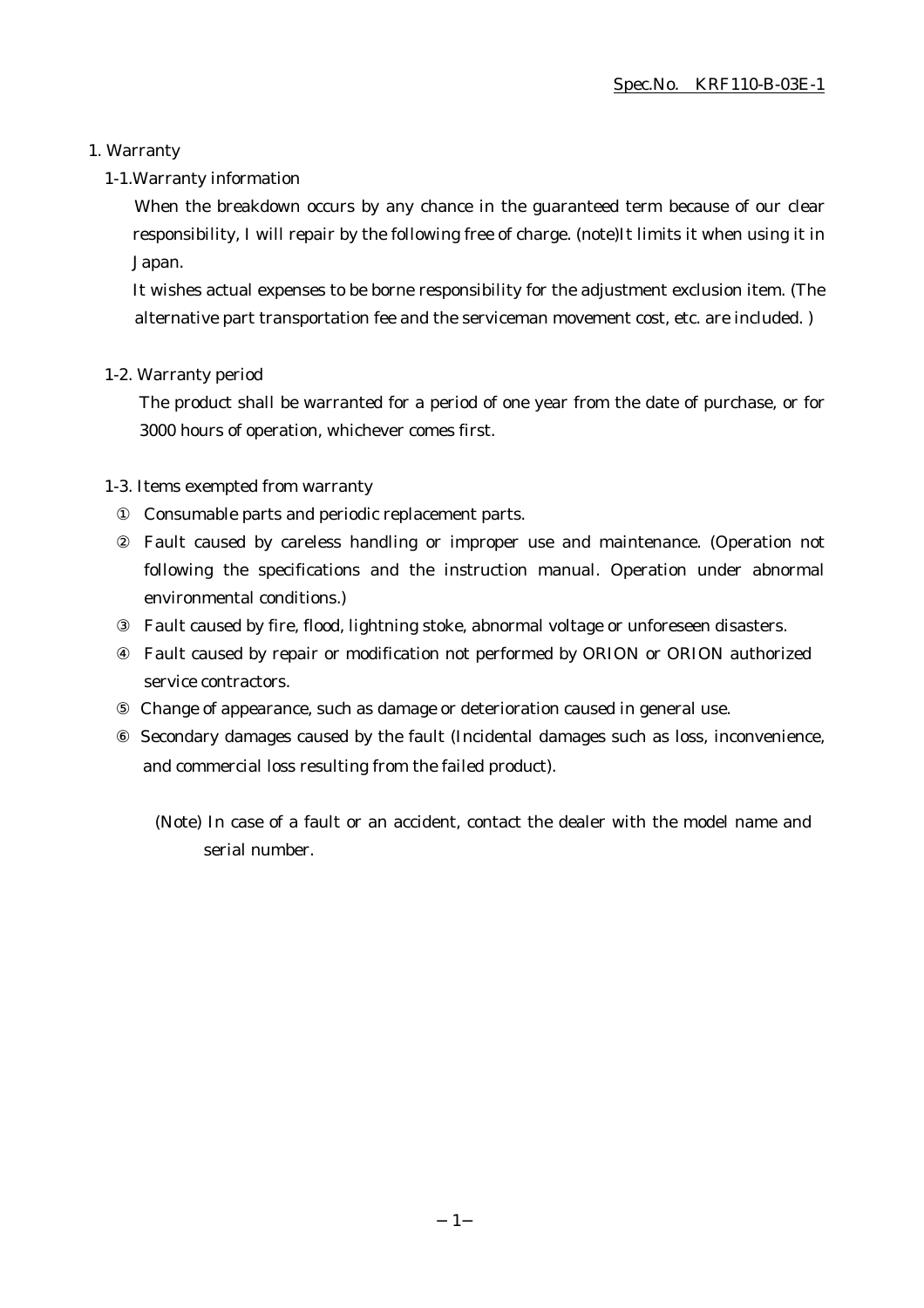# Spec.No. KRF110-B-03E-1

2.Consumable parts / Periodic replacement parts

|  | (1) Consumable parts (Parts to be replaced depending on the state at the time of inspection) |
|--|----------------------------------------------------------------------------------------------|
|  |                                                                                              |

| Name of Parts                         | <b>Parts Number</b>   | Qty/ unit                              | <b>Inspection period</b>                        | Replacement criterion                                      |
|---------------------------------------|-----------------------|----------------------------------------|-------------------------------------------------|------------------------------------------------------------|
| <b>Filter element</b><br>(Inlet side) | 04041878010           | $\mathbf{1}$                           | 1 week                                          | When damaged, or dirt cannot be<br>removed by blowing air. |
| Delivery element<br>(Exhaust side)    | 04101351010           | $\mathbf{1}$                           | 1 week                                          | When damaged, or dirt cannot be<br>removed by blowing air. |
| Liner<br>$*1$                         | 040028390<br>$\bf{0}$ | To be decided by<br>actual positioning | Replacement of<br>vane                          | When damaged.                                              |
| Gasket (A)                            | 04002846010           | $\boldsymbol{2}$                       | Removal of<br>suction case and<br>delivery case | When damaged or worn.                                      |
| Gasket (B)                            | 04000020010           | $\boldsymbol{2}$                       | Removal of<br>suction case and<br>delivery case | When damaged or worn.                                      |
| Rubber packing                        | 04006914010           | $\boldsymbol{2}$                       | Replacement of<br>element                       | When damaged or worn.                                      |
| Packing                               | 04001458010           | $\boldsymbol{2}$                       | Replacement of<br>element                       | When damaged or worn.                                      |
| Spring tube                           | 04042925020           | $\boldsymbol{2}$                       | Replacement of<br>element                       | When damaged or worn.                                      |
| Spider                                | 04101313010           | 1                                      | 6 months                                        | When it was cracked or damaged                             |

\*1 The second digit from the right is subject to thickness.

0.2t(white) 1, 0.1t(black) 2, 0.05t(yellow) 3, 0.03t(red) 4

(2) Maintenance of plastic parts affecting safe operation

Replace the following plastic parts that may affect safe operation promptly when any damage or deformation is found. Failure to do so may cause injury.

| Name of Parts   | Parts Number | Qty/ unit |
|-----------------|--------------|-----------|
| Front cover 110 | 03101446010  |           |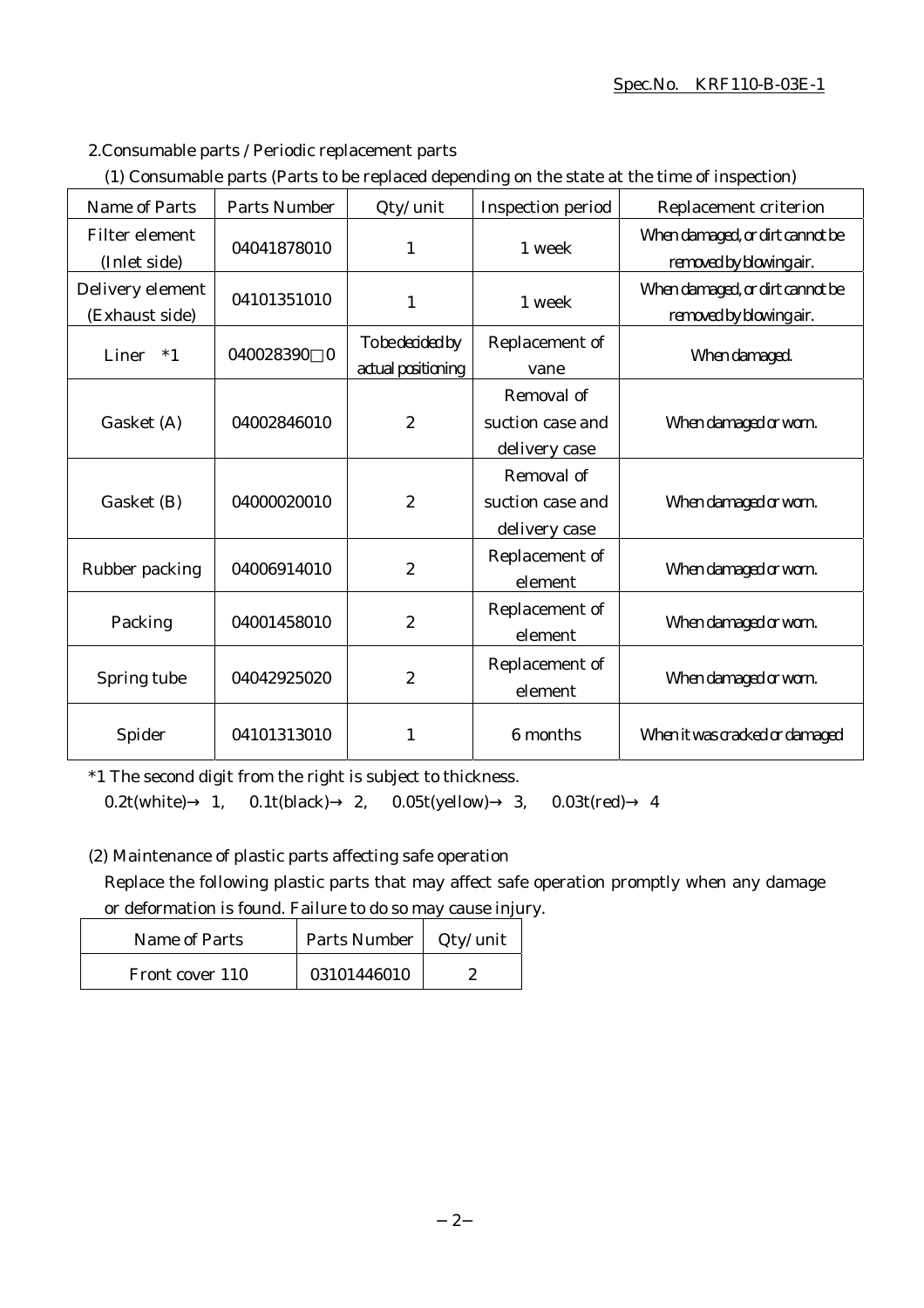|                               |             | Qty                              | Exchange time |  |
|-------------------------------|-------------|----------------------------------|---------------|--|
| Parts Number<br>Name of Parts | unit        | Operation under normal pressure. |               |  |
| Vane                          | 04100653010 | 6                                | 5,500         |  |
| <b>Bearing</b>                | 0A000333000 | 9                                | 5,500         |  |

(3) Replacement parts (Parts to be replaced at regular time intervals)

\* The indicated blade replacement period is recommended in order to help prevent breakdown due to blade wear, and assumes average blade wear at 60Hz operation; specific performance is not guaranteed. The blade should be replaced soon if performance decreases or noise levels increase.

\* When vanes are replaced, replace bearing at the same time. Use ORION specified bearings that are lubricated with special grease.

\* Use the maintenance kit for replacement parts.

| <b>NAME</b> of Parts            | <b>Parts Number</b> | Items          | Pcs / kit |
|---------------------------------|---------------------|----------------|-----------|
| Maintenance kit 110<br>Assembly | 04101348010         | Vane           | 6         |
|                                 |                     | <b>Bearing</b> | 2         |
|                                 |                     | Liner (white)  |           |
|                                 |                     | Liner (black)  |           |
|                                 |                     | Liner (yellow) |           |
|                                 |                     | Liner (red)    |           |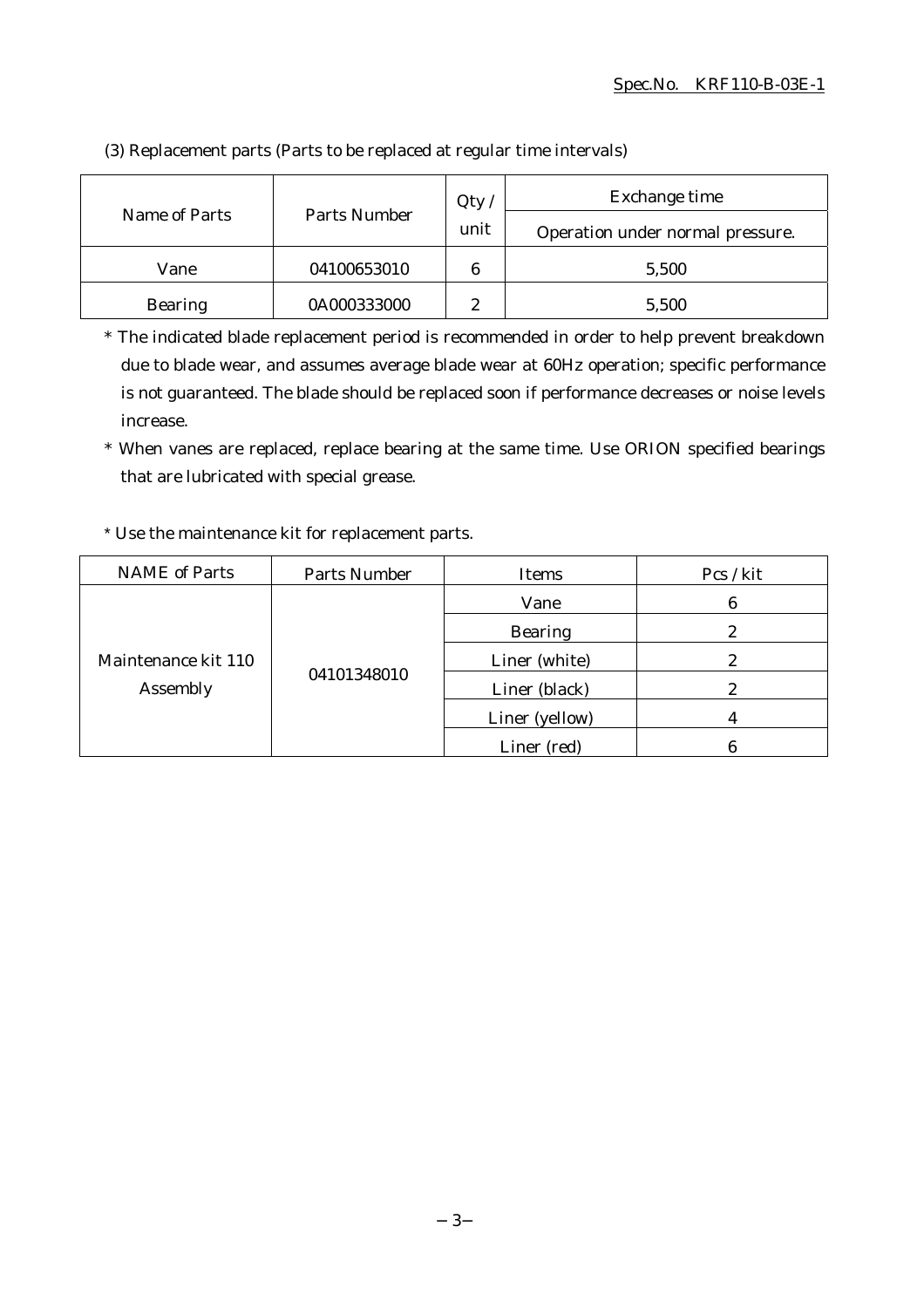# 3. Specifications

| Model                               |                                    | KRF110-B-03                                                                                      |                  |
|-------------------------------------|------------------------------------|--------------------------------------------------------------------------------------------------|------------------|
| Frequency                           |                                    | 50                                                                                               | 60               |
| Designed capacity *                 |                                    | 1850                                                                                             | 2200             |
| Continuous operative<br>pressure *  |                                    | 60or less                                                                                        |                  |
| Diameter of piping<br>connection    |                                    | Rc1 1/4                                                                                          |                  |
|                                     | <b>Installation method</b>         | The leg of the motor is installed                                                                |                  |
|                                     | Phase output pole                  | Three-phase<br>3.7                                                                               | $\boldsymbol{6}$ |
| Acceptable motor                    | Frame no.                          | 132S                                                                                             |                  |
|                                     | Frequency                          | 50/60Hz                                                                                          |                  |
| Setting for thermal<br>protection * |                                    | Rated current shown in the name plate of motor                                                   |                  |
| <b>Mass</b>                         |                                    | 75                                                                                               |                  |
| Painting color                      |                                    | <b>Black (Except some parts)</b>                                                                 |                  |
|                                     | <b>Installation site</b>           | Indoor                                                                                           |                  |
|                                     | Permissible ambient<br>temperature | 0to40                                                                                            |                  |
| <b>Installation condition</b>       | Permissible ambient<br>humidity    | $65 \pm 20$<br>(JIS Z8703)<br>Conditions where there is no corrosive and<br>explosive gas exist. |                  |
| (Suction air)                       |                                    |                                                                                                  |                  |
|                                     | Conditions                         | Clean air without vapor and dew condensation,<br>and less dirt and dust.                         |                  |
| Operation noise *                   | dB                                 | 76                                                                                               | 77               |

\*1 Designed capacity: It is the theoretical value calculated from capacity. Please use the pressure-flow rate diagram for the actual flow rate.

- \*2 Continuous operative pressure: Operative range of pressure. Install the gauge and controller to the pump or the piping, and use the Dry Pump at the continuous operative pressure or less.
- \*3 Use the thermal set value as a target since the apparatus and acceptable motor are different individually
- \*4 The operation noise is the actual measured value at the continuous operative pressure, not the warrant value.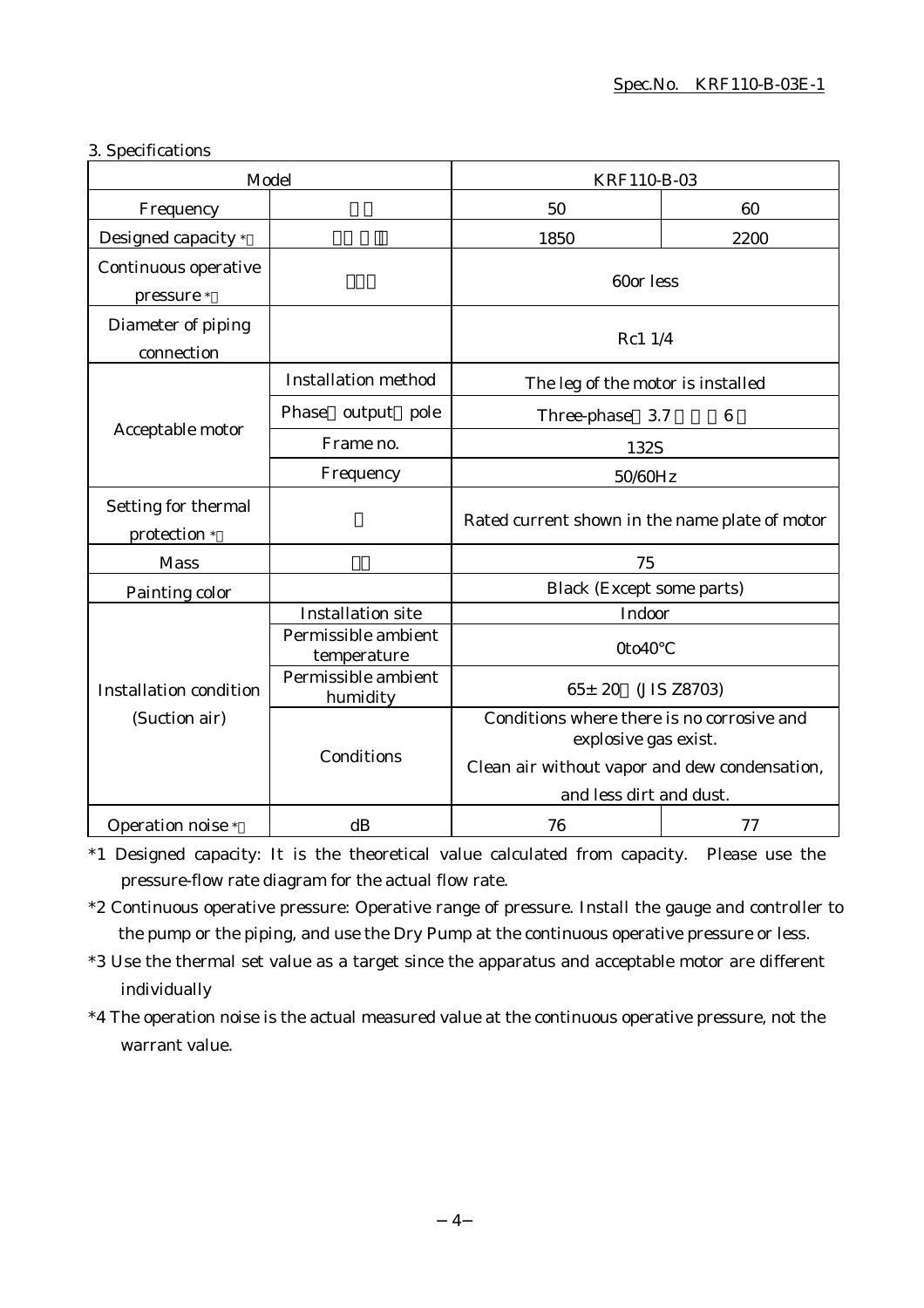#### 4. Precautions

- (1) Observe precautions, and operate the product within specifications.
- (2) Read the instruction manual prior to installation, operation, maintenance and inspection of the product. Especially pay attention to safety.
- (3) The vanes may get damaged if the residual pressure reverses the rotation when the pump stops. A check valve must be installed within 50 cm from the inlet port or exhaust port for protection.
- (4) Be sure to install the product horizontally on the flat surface.
- (5) Operating the product in an enclosed space may cause malfunction due to heat generated from the pump. Provide good ventilation around the product, so the ambient temperature does not exceed the permissible level.
- (6) Be sure to clean the filters periodically. Failure to do so may cause clogging and result in trouble due to overload.
- (7) Wiring work has to be performed by qualified personnel according to applicable laws and in-house regulations.
- (8) Be sure to install an overload protection such as a thermal relay in the electric circuit.
- (9) Allowable intermittent power supply voltage fluctuation range is  $\pm 10\%$  of the specified voltage; allowable sustained supply voltage fluctuation range is ±5% of the specified voltage.
- (10) Be sure to use the product 1,000m or below above sea level.
- (11) The pump is not equipped with Motor, needed to install the motor as specified in this specification sheet.
- (12) Adjust Alignment (less than 0.3 mm) correctly when install the motor onto the Pump. Under the miss-alignment operation, it may cause abnormal noise with vibration then damaged.

#### 5. Accessories

| D type compound gauge | 60 | 1 piece |
|-----------------------|----|---------|
| Coupling (Motor side) |    | 1 piece |
| Spider                |    | 1 piece |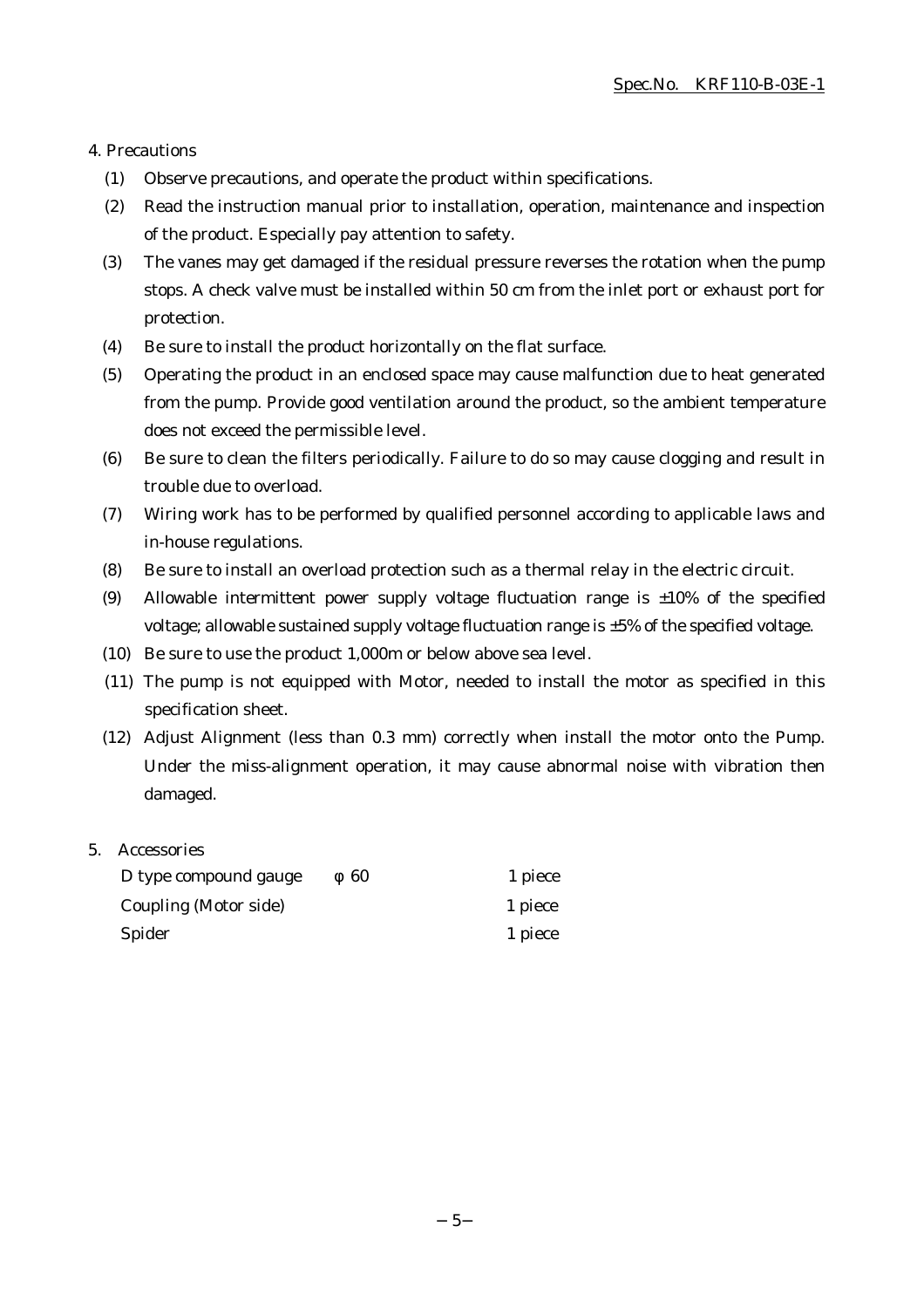# 6. Pressure-Flow rate diagram



# Pressure Specification

KRF110-B-03

Conditions: 1 atmospheric pressure

20